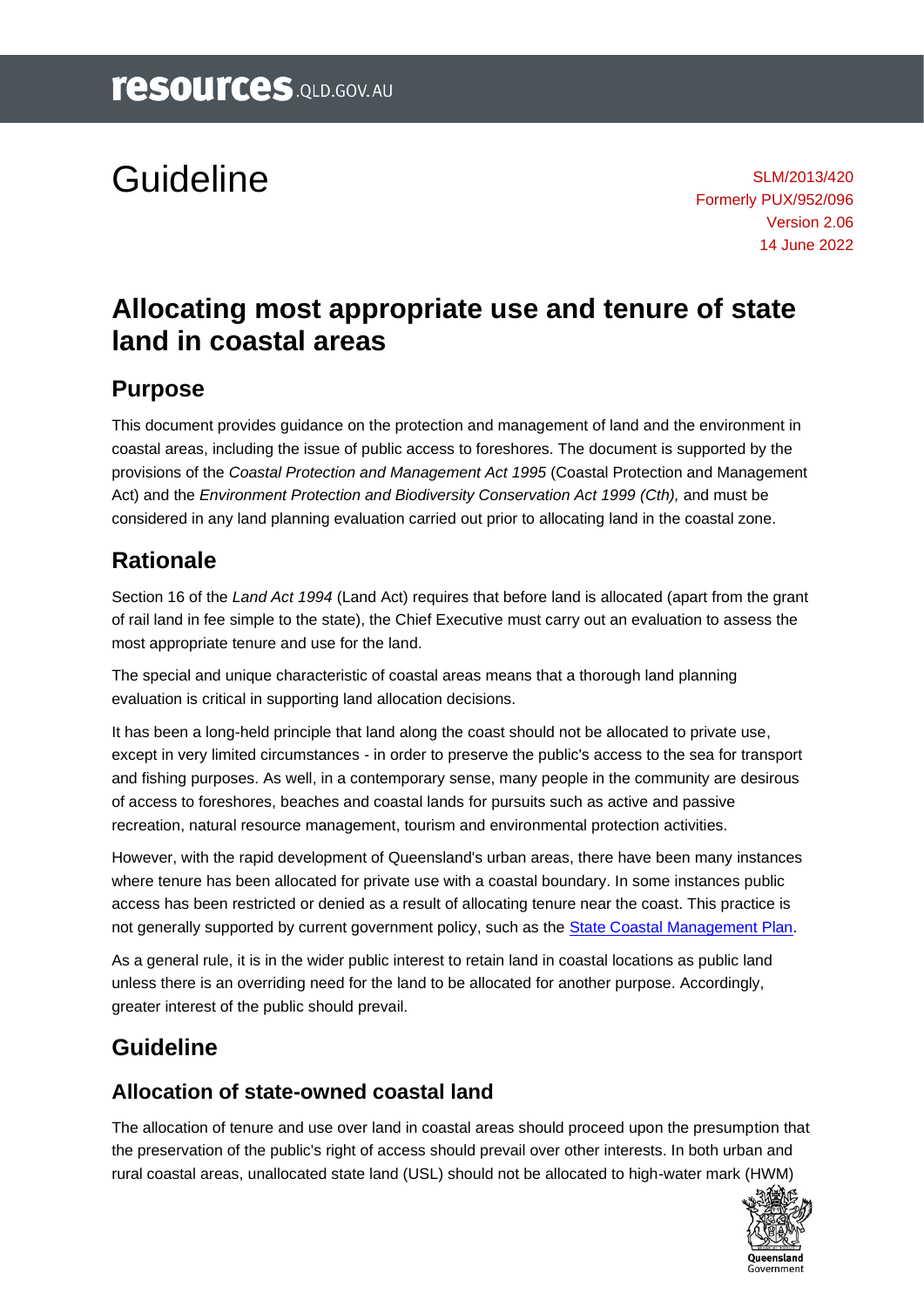for private use - specific consideration however may be given to allocating USL to HWM for projects of state significance<sup>1</sup>.

Before making a decision to allocate tenure to land in the coastal zone, a land planning evaluation must be carried out in accordance with section 16 of the Land Act to determine the most appropriate tenure and use for the land. The land planning evaluation must include a suitable consultation strategy to ensure that relevant stakeholder views are sought and considered including consultation with the Department of Resources, Native Title & Indigenous Land Services (NTILS) in relation to relevant native title, in accordance with the *Native Title Act 1993 (Cth)* (NTA).

Existing commitments of the state may be taken into consideration in determining the extent of the land planning evaluation work required.

Depending on the planning issues identified for particular coastal land and the views of stakeholders, a recommendation of most appropriate use and tenure may support:

- 1. Dedication of USL as an esplanade to provide for access by the general public;
- 2. Dedication of a community purpose reserve with the appointment of suitable trustees to oversee the management of the land;
- 3. Dedication of land as a protected area under the *Nature Conservation Act 1992* (Nature Conservation Act);
- 4. Regulation of land as transferable land under the *Aboriginal Land Act 1991* (Aboriginal Land Act) or *Torres Strait Islander Land Act 1991* (Torres Strait Islander Land Act) (excluding areas immediately adjacent to the HWM which may be allocated as esplanade, reserve for a community purpose under the Land Act, or dedication of land as a protected area under the Nature Conservation Act).

#### **Proposed dealings with state land in coastal areas**

In urban coastal areas (e.g. Brisbane, Sunshine Coast, Gold Coast, Townsville and Cairns), there has been extensive allocation of coastal land to HWM for public and private purposes. Tenure has been granted abutting and below HWM for a variety of private uses. While many of these uses, by their very nature, require a coastal location, the effects of granting tenure to private interests in these locations can produce detrimental impacts upon natural processes (e.g. dune formation, littoral drift) and fragmentation of public access to the coast. In non-urban areas, though development pressures are lower, it is important to protect the coastal zone in order to maintain natural processes, biodiversity, special features and public access.

In both urban and non-urban coastal areas, USL should not be allocated to HWM for private use although consideration may be given to the allocation of USL to HWM for a project of state significance. That is, where a project is endorsed by Cabinet, or where a state-sponsored project has a particular requirement for facilities such as port, marine and essential infrastructure and private use

<sup>1</sup> State significance means: a project is endorsed by cabinet, or where a state-sponsored project has a particular requirement for facilities such as port, marine and essential infrastructure and private use is an essential component of a project to provide such facilities.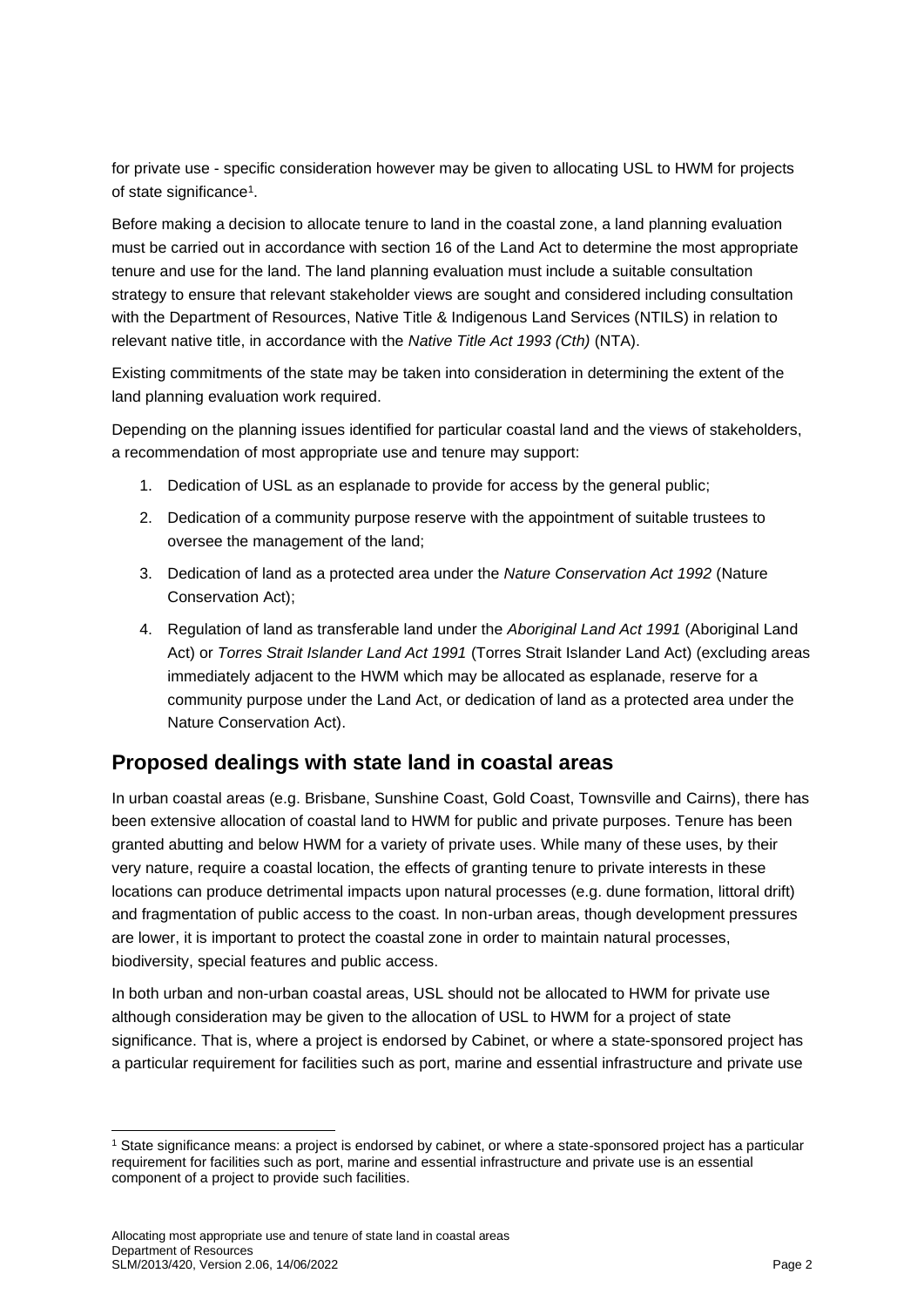is an essential component of a project to provide such facilities. Consideration is also to be given to existing commitments of the state as specified in section 16 of the Land Act.

In addition to satisfying the above criteria, a proponent must be able to demonstrate priority for a grant of tenure in terms of the Land Act.

Careful consideration must therefore be given to applications for tenure and whether they may lead to environmental harm, incremental reduction of public land adjoining the coast and consequent exclusion of the public e.g. privately enclosed developments and building encroachments. The requirements of the State Coastal Management Plan and associated regional coastal management plans (approved under the Coastal Protection and Management Act), must be taken into account. If land below HWM is to be leased it must be tied with adjoining land which is above HWM (refer to guideline – [Land allocation and specific requirements \(SLM/2018/4386](https://www.resources.qld.gov.au/?a=109113:policy_registry/land-allocation-specific-requirements.pdf&ver=1.02) = PUX/901/315)) or held under the one lease (one lot for land above HWM and one for land below HWM).

#### **Proposed dealings with land under the** *Aboriginal Land Act 1991* **or the** *Torres Strait Islander Land Act 1991 in* **coastal areas**

A land planning evaluation in terms of section 16 of the Land Act is required to determine whether it is appropriate that land be regulated as transferable land. The evaluation must include a careful assessment of existing stakeholder and registered interests. Should the evaluation suggest that the land is appropriate for dealing with under the provisions of these Acts, it is to be supplemented by additional information sought by LNTS, so as to permit regulation to proceed. If it is identified under the section 16 evaluation that part of the land is not appropriate for dealing with under the provisions of the Aboriginal Land Act or the Torres Strait Islander Land Act, it should be excluded from further consideration in terms of utilising those Acts.

#### **Tenure options for coastal land**

A most appropriate use assessment may indicate that an area of coastal land requires ongoing government oversight to ensure that the area is managed appropriately. The state has a variety of tenure, legislative and policy tools to achieve this, including:

- 1. Reserving the land for a community purpose (in terms of the Land Act) or for other purposes under other Acts such as the Nature Conservation Act or *Forestry Act 1959*);
- 2. Regulatory controls under legislation such as the *Environmental Protection Act 1994* and the *Planning Act 2016*;
- 3. Agreements (for example, under the Nature Conservation Act);
- 4. Statutory covenants (for example, under the Land Act and *Land Title Act 1994*);
- 5. Management plans (for example, under the Land Act or Nature Conservation Act).

A beach and foreshore area may be dedicated as esplanade or road to preserve and ensure public access. In cases where native title rights and interests may exist, such dedication will not extinguish native title if the dedication occurs in terms of section 24KA of the NTA and native title parties will, along with other members of the community, be able to use the dedicated road to access and use adjoining areas and exercise their native title rights and interests in these areas.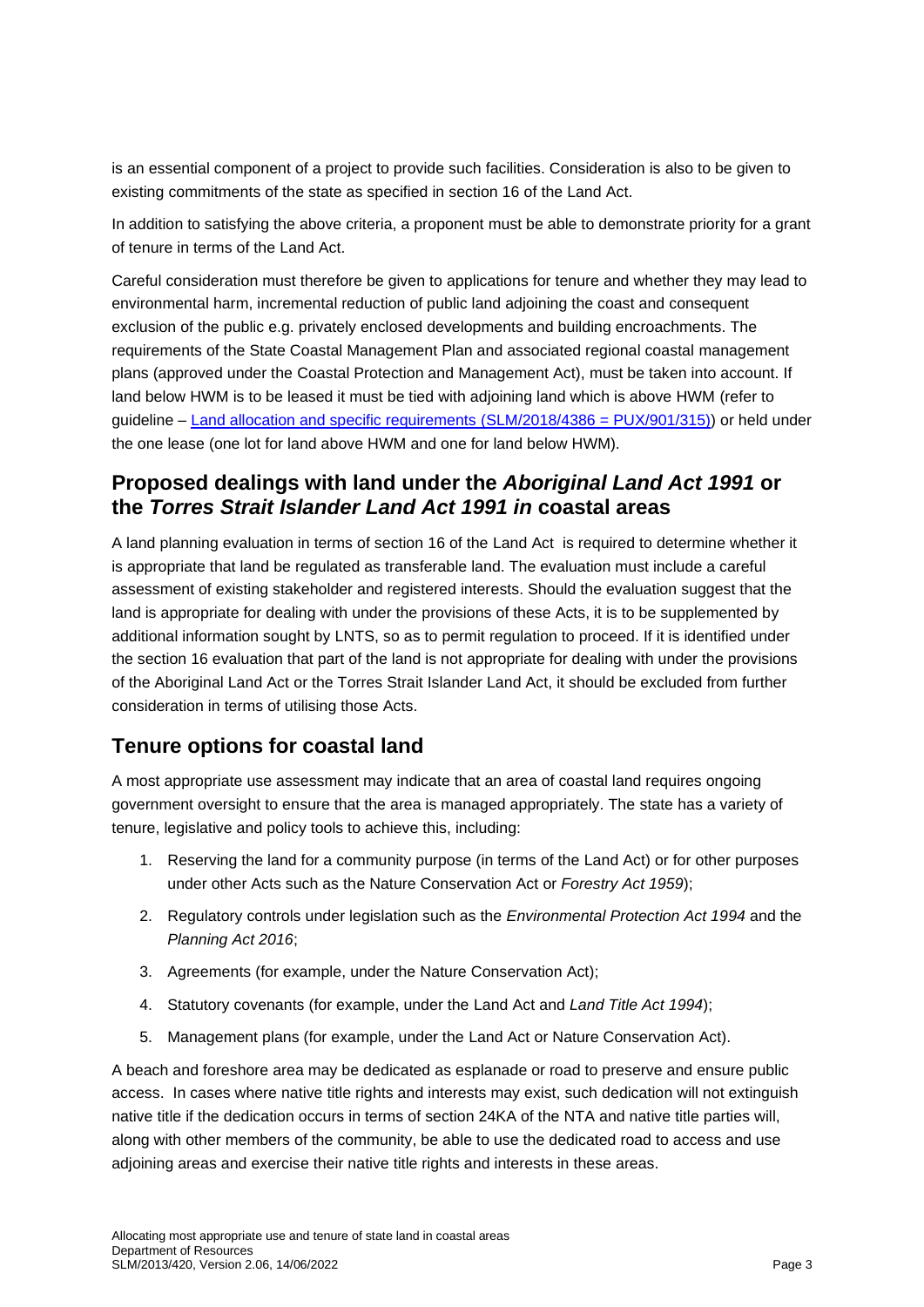Alternatively, a reserve for a community purpose, such as beach protection, environmental or recreation purposes, with a local government, a state government agency or suitable other incorporated body as trustee, may be considered.

Native title must be addressed in accordance with the NTA, following a recommendation as to most appropriate use and prior to any allocation decision, such as retention of coastal areas under state ownership e.g. a reserve or national park. Where native title has not been extinguished, it will need to be addressed in accordance with the provisions of the NTA and may include an Indigenous land use agreement providing for exchange of native title (refer to guideline - Exchange of state land for native title interests [\(SLM/2013/361 = PUX/952/091\).](https://www.resources.qld.gov.au/?a=109113:policy_registry/exchange-state-land-for-native-title-interests.pdf&ver=6.02)

#### **Definitions**

**Coastal land/ coastal area**: Land in the coastal zone - see s 15, *Coastal Protection and Management Act 1995*. Also see State Coastal Management Plan.

### **Legislation**

*Aboriginal Land Act 1991 Coastal Protection and Management Act 1995 Environment Protection and Biodiversity Conservation Act 1999 (Cth) Environmental Protection Act 1994 Forestry Act 1959 Land Act 1994 Land Title Act 1994 Native Title Act 1993 (Cth) Nature Conservation Act 1992 Planning Act 2016 Torres Strait Islander Land Act 1991*

### **Related documents**

Guideline – [Land allocation and specific requirements](https://www.resources.qld.gov.au/?a=109113:policy_registry/land-allocation-specific-requirements.pdf&ver=1.02) (SLM/2018/4386 = PUX/901/315) Guideline - [Exchange of state land for native title interests \(SLM/2013/361 = PUX/952/091\)](https://www.resources.qld.gov.au/?a=109113:policy_registry/exchange-state-land-for-native-title-interests.pdf&ver=6.02) Procedure - [Deciding the most appropriate tenure of state land](https://www.resources.qld.gov.au/?a=109113:policy_registry/guideline-most-appropriate-tenure.pdf&ver=1.05) (SLM/2014/1012 = PUX/952/106) [State Coastal Management Plan](https://www.qld.gov.au/environment/coasts-waterways/plans/coastal-management/management-plan)

### **Human Rights**

The department is committed to respecting, protecting and promoting human rights. Under the *Human Rights Act 2019*, the department has an obligation to act and make decisions in a way that is compatible with human rights and, when making a decision, to give proper consideration to human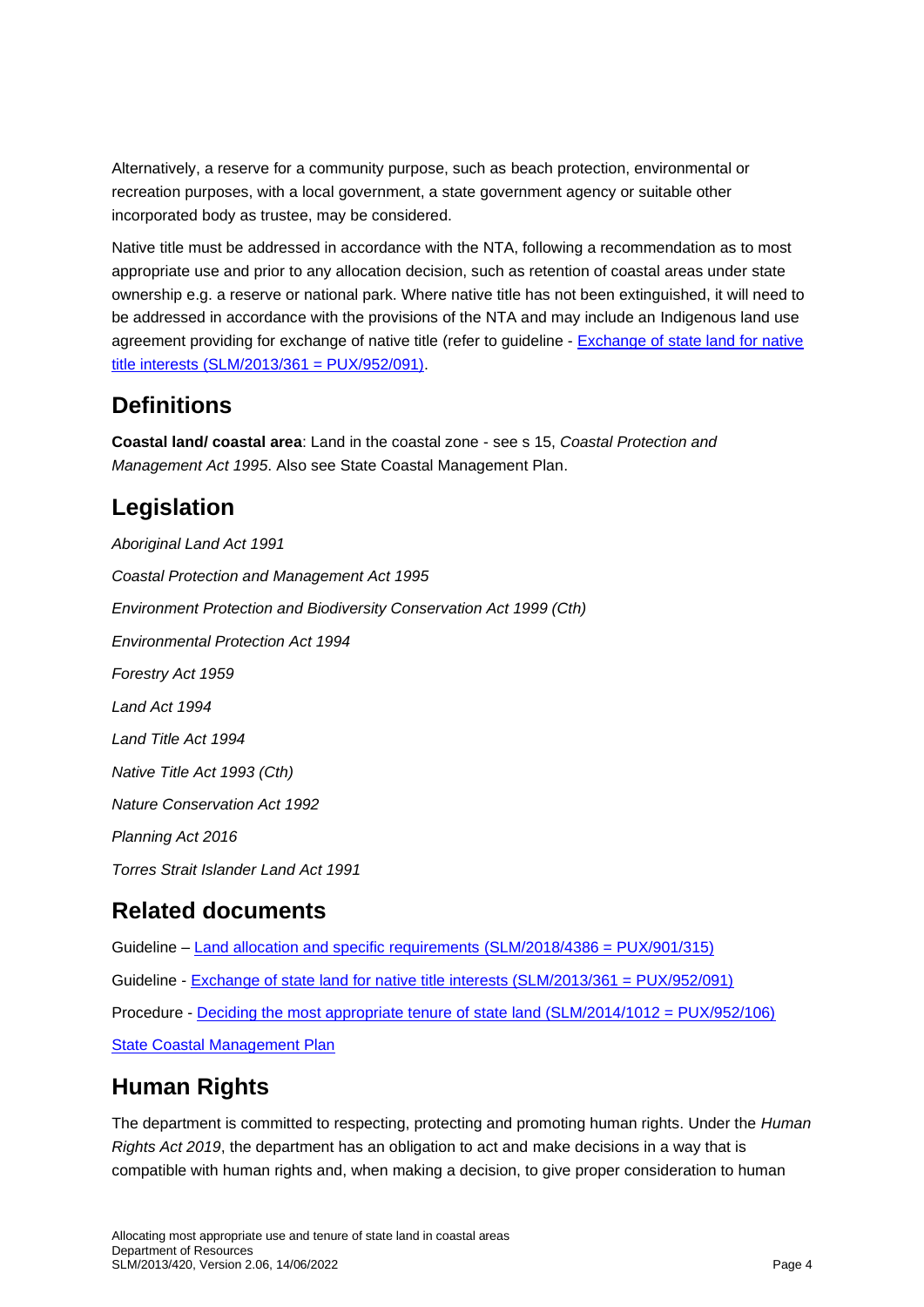rights. To the extent an act or decision under this document may engage human rights under the *Human Rights Act 2019*, regard will be had to that Act in undertaking the act or making the decision.

### **Approval**

| <b>Position</b>           | <b>Name</b>   | <b>Effective Date</b> |
|---------------------------|---------------|-----------------------|
| A/Director, Land Services | Roslyn Hooper | 11 Sep 2019           |

### **Version history**

| <b>Version</b> | Date       | <b>Comments</b>                                                   |
|----------------|------------|-------------------------------------------------------------------|
| 1              | 01/11/2004 | Endorsed                                                          |
| 1.1            | 04/07/2005 | Conversion Project - New WORD/XML template                        |
| 2              | 08/09/2008 | Updated to reflect Land Act amendments                            |
| 2.1            | 11/02/2009 | Amended status of Notification from "NRW only" to "Public access" |
| 2.2            | 11/02/2011 | Updated to DERM                                                   |
| 2.3            | 03/12/2013 | Updated to new DNRM template                                      |
| 2.04           | 22/06/2016 | Updated to new DNRM template                                      |
| 2.05           | 11/09/2019 | Updated for corporate branding only                               |
| 2.06           | 14/06/2022 | Updated template and department name to Department of Resources   |

### **Further information**

- Contact your nearest business centre [\(https://www.resources.qld.gov.au/?contact=state\\_land\)](https://www.resources.qld.gov.au/?contact=state_land), or
- Refer to [https://www.qld.gov.au/environment/land/state,](https://www.qld.gov.au/environment/land/state) or
- Call 13 QGOV (13 74 68).

This publication has been compiled by Land Operations Support, Lands Policy and Support, Lands Division, Department of Resources.

© State of Queensland, 2022



For more information on this licence, visit https://creativecommons.org/licenses/by/4.0/.

The information contained herein is subject to change without notice. The Queensland Government shall not be liable for technical or other errors or omissions contained herein. The reader/user accepts all risks and responsibility for losses, damages, costs and other consequences resulting directly or indirectly from using this information.